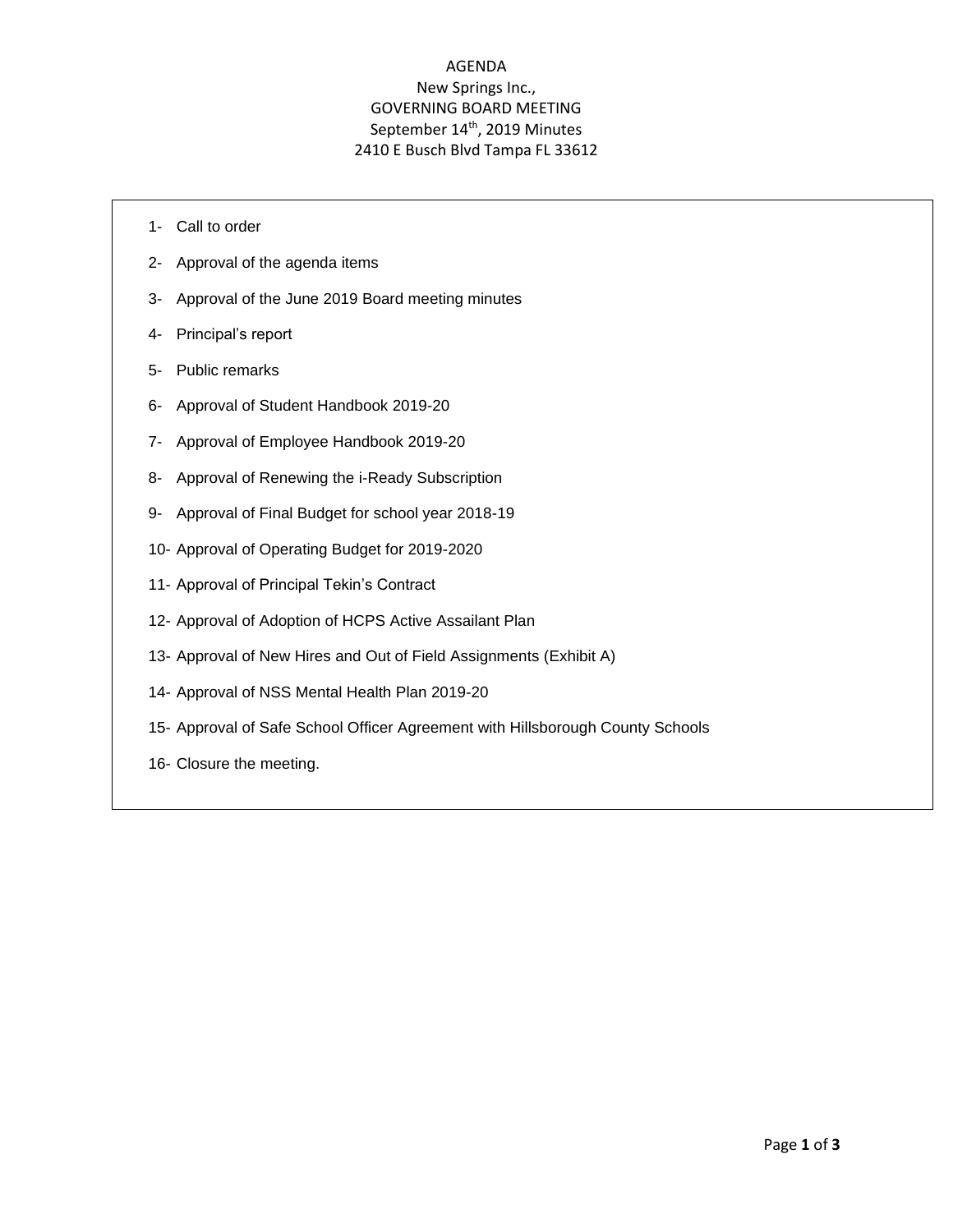## AGENDA New Springs Inc., GOVERNING BOARD MEETING September 14<sup>th</sup>, 2019 Minutes 2410 E Busch Blvd Tampa FL 33612

Additional Information New Springs Inc. Saturday, September 14<sup>th</sup> 2019 1:00pm

## **Issues/ Items motioned voted on by Governing Board Members:**

- **1.** The Board meeting was called to order at 1:39 pm by Dr. Yildirim
- **2.** Mr. Gultekin moved to approve the September 14<sup>th</sup> 2019 agenda items. Dr. Akin 2<sup>nd</sup> the motion. **The board unanimously approved the agenda.**
- **3.** Mr. Gultekin moved to approve June 2019 NSS board meeting minutes. Dr. Akin 2<sup>nd</sup> the motion. **The board unanimously approved June 2019 NSS board meeting minutes.**
- **4. Principal Remarks.** Dr. Yildirim opened the floor for Mr. Tekin. Mr. Tekin talked about the following items;
	- Enrollment is at 437
	- Principal mentioned about NSS renewal year and the procedures
- **5. Public Remarks.** No remarks were made.
- 6. Dr. Akin moved to approve the Student Handbook 2019-20. Mr. Gultekin 2<sup>nd</sup> the motion. **The board unanimously approved the Student Handbook 2019-20. Board wanted to see the red lined changes for easier review next time.**
- **7.** Dr. Akin moved to approve the Employee Handbook 2019-20. Mr. Gultekin 2nd the motion. **The board unanimously approved the Employee Handbook 2019-20. Board wanted Mr. Tekin to have an HCPS contracted employment attorney to review the dress code. Also get a quote to review the employee handbook.**
- 8. Mr. Gultekin moved to approve renewing i-Ready subscription. Dr. Akin 2<sup>nd</sup> the motion. **The board unanimously approved the renewal of i-Ready subscription.**
- **9.** Mr. Gultekin moved to approve the unaudited final budget for 2018-19. Dr. Akin 2<sup>nd</sup> the motion. **The board unanimously approved the unaudited final budget for 2018-19.**
- 10. Dr. Akin moved to approve the Financial Budget for 2019-20. Mr. Gultekin 2<sup>nd</sup> the motion. The board **unanimously approved the Financial Budget for 2019-20.**
- **11.** Mr. Gultekin moved to approve Principal Tekin's Contract. Dr. Akin 2nd the motion. **The board unanimously approved Principal Tekin's contract.**